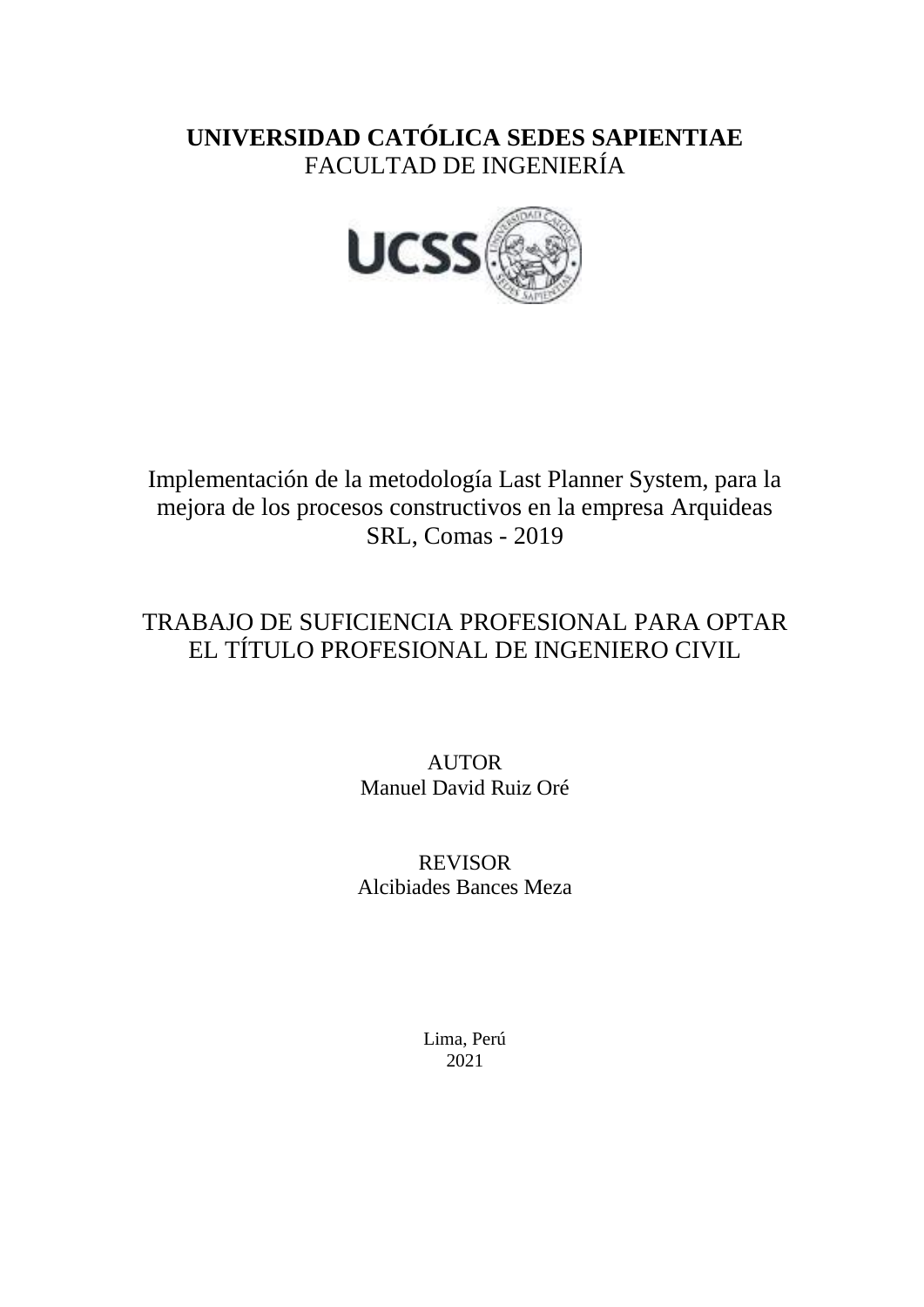## **RESUMEN**

El principal objetivo de esta investigación es el Implementar la metodología Last Planner System y mejorar los procesos constructivos en Arquideas SRL, Comas – 2019. La investigación es tipo aplicativa, cuasiexperimental, descriptiva, explicativo y longitudinal; donde se resuelve de forma inmediata las observaciones y restricciones en el proyecto. Se identifica los tipos de escenarios que se podrán mostrar y así mejorar en la estrategia para que la Empresa Arquideas SRL tenga respuesta inmediata y eficaz. Por consiguiente, los resultados para la implementación del Last Planner System y tener mejoras en los procesos constructivos; se tenía que ver primero en la Planificación a Largo Plazo coordinando el plan Maestro y plan de fases; seguidamente la Planificación a Mediano Plazo que involucra armar la secuencia lógica que será como base para las programaciones que se darán en una proyección de cinco semanas. Por último, la Planificación a Corto Plazo, donde podemos percibir programaciones semanales, evaluando porcentajes del plan completado, análisis de incumplimiento acumulado y tener control de causas de incumplimiento. El implementar la metodología Last Planner System mejora los procesos constructivos en la Empresa Arquideas SRL, mejorando los proyectos del sector construcción en el control y planificación con esta metodología.

**Palabras clave:** Planeación, planificación, control y capacitación